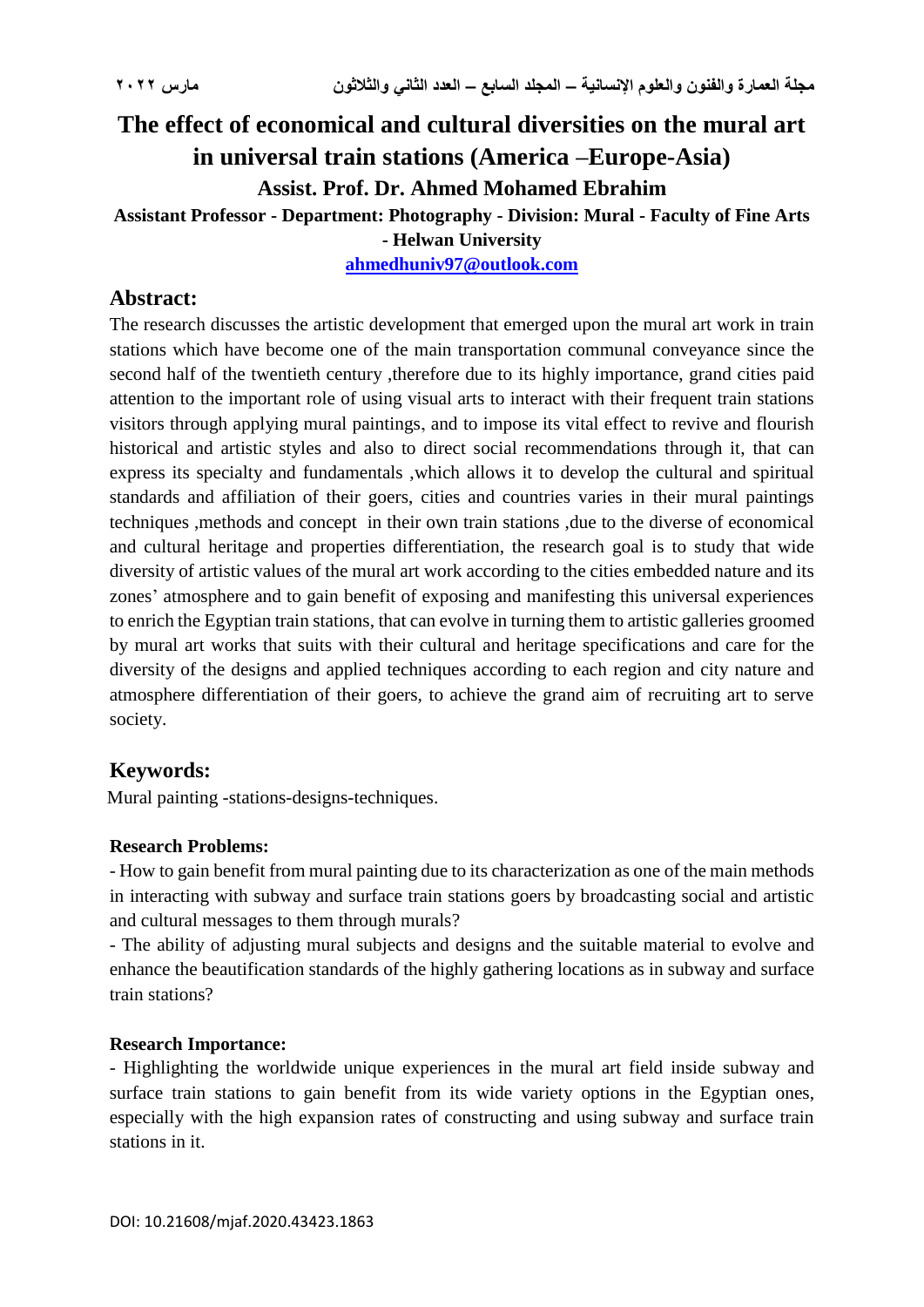- Following the diversity of the mural art subjects in subway and surface train stations that suits with each city and neighborhood specifications that the passengers step in, also following how artistic language and content can get along with the nature of habitant and goers of its region.

#### **Research Target:**

- Manifestation of the economic and wealth general standards and the role that it plays on the applied techniques of the mural art work that the country adopts to flourish and beautify its subway and surface train stations.

- Studying the effect of cultural diversities and historical heritage of different countries on the emerging of differentiation and wide variety of their mural art expressing methods and styles used in subway and surface train stations.

#### **Research Assumptions:**

- In grand touristic cities that their visitors can exceed the amount of their populations ,we found that those countries resort to globalizing, their mural subjects and to detach from the local specifications characterization to press global artistic messages and dialoguing general humanity conscience and sentiment ,so that it would be in touch with the universal nature of their visitors and diversity of their cultures and belonging roots from different earth spots ,as in Rome and Paris train stations which are considered one of the most important world touristic destinations .

- Economic and general wealth rates and standards play a vital role in the applied techniques of mural art work the countries adopt to flourish and beautify their train stations with.

#### **Research Limits:**

Europe - Asia –America

#### **Research methodology:**

Analytical study

 -Here are some examples of the metro and the train stations murals that are included in the research.

## **The engagement between murals and citizens' life style in Asian train stations Japan**

#### **Shibuya Station Building**

 The station complex is divided between aboveground and underground areas, and there are arcades and department stores in each ,one of its main features is the stunning 30-meter-long mural (Myth of tomorrow) completed in 1969 by renowned artist Taro Okamoto, adorns the passageway between JR Shibuya Station and its Keio Inokashira Line counterpart, Depicting the effects of the atomic bomb. (figure1)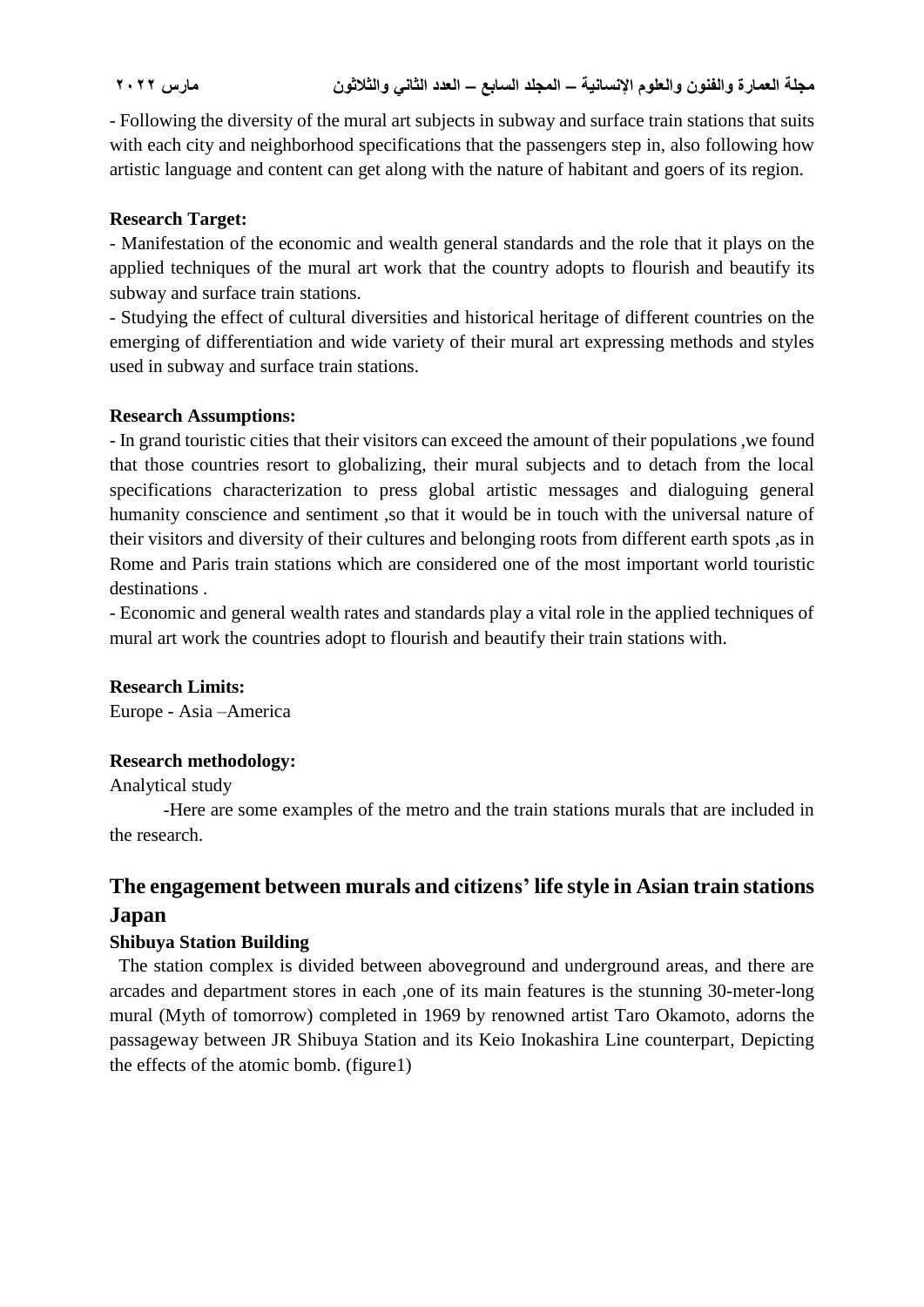

**(fig 1) Myth of Tomorrow mural in Shibuya Station Building**

#### **Taiwan**

#### **Formosa Boulevard Station, [Kaohsiung](../../../../flights/kaohsiung-city)**

In one of the world's most impressive public art installations, the "Dome of Light" crowns the upper part of the Formosa Boulevard Station in a riotous expanse of rainbow-hued stained glass. The artist Narcissus Quagliata's attempt to tell the story of human life, all within a 'scale' of 30 square meters (figure 2).



**(figure 2) "the dome of light "Formosa Boulevard Station, [Kaohsiung](../../../../flights/kaohsiung-city)**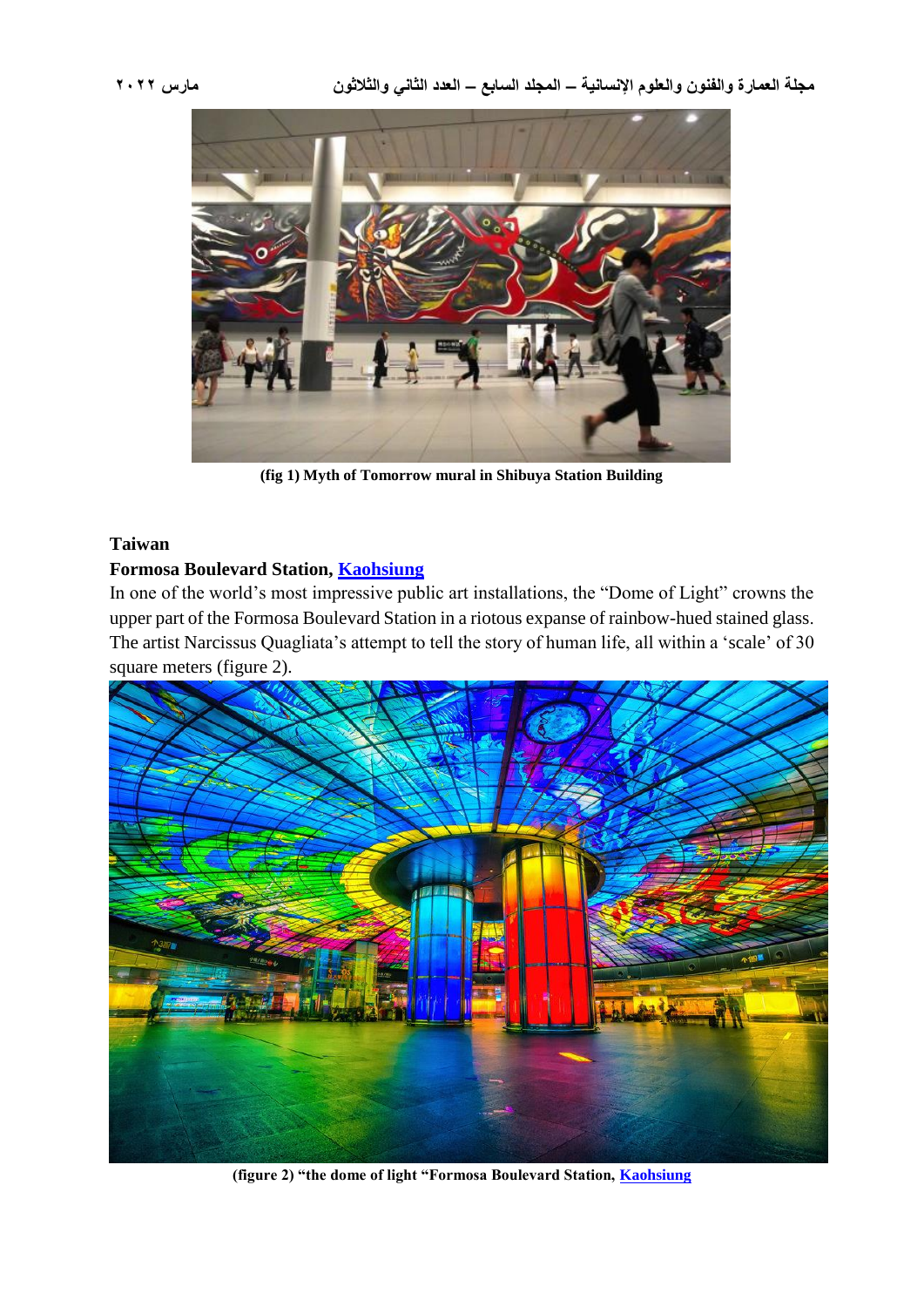## **Train stations in European countries and it's enovated murals Techniques Portugal**

#### (Olaias Metro station, Lisbon)

Like several metro systems around the world, there is a strong focus on artworks and architecture at many of the Lisbon Metro stations. Olaias is just the one that arguably makes the greatest impact on the traveler. Once inside the vast underground space occupied by the station. The huge, multi-level concourse is instead decorated with an abundance of glass panels, of many different colors. They are lit from behind so that they glow, bathing passengers in different colored light. Most are on the ceiling, but there are also weird fish-shaped lamps hanging down into the concourse, and a lift shaft, all of them faced with colored glass panels and illuminated from within. As you move through the concourse, the kaleidoscope turns, colors and patterns shift around you, and the whole experience borders on the unreal, the ultimate polychromatic riposte to the muted colors and raw concrete finishes of most modern metro stations (figure 3).



**(figure 3) mural art works in (Olaias Metro station, Lisbon).**

#### **Russia**

#### **Mural painting in Moscow metro stations**

 The Moscow Metro was one of the Soviet's most extravagant architectural projects, with stations constructed as luxurious "palaces for the people". Built under the command of Stalin, who ordered the metro's artists and architects to design structures which would encourage citizens to look up, admiring the station's art, as if they were looking up to admire the sun, with their reflective marble walls, high ceilings and grandiose chandeliers, many Moscow Metro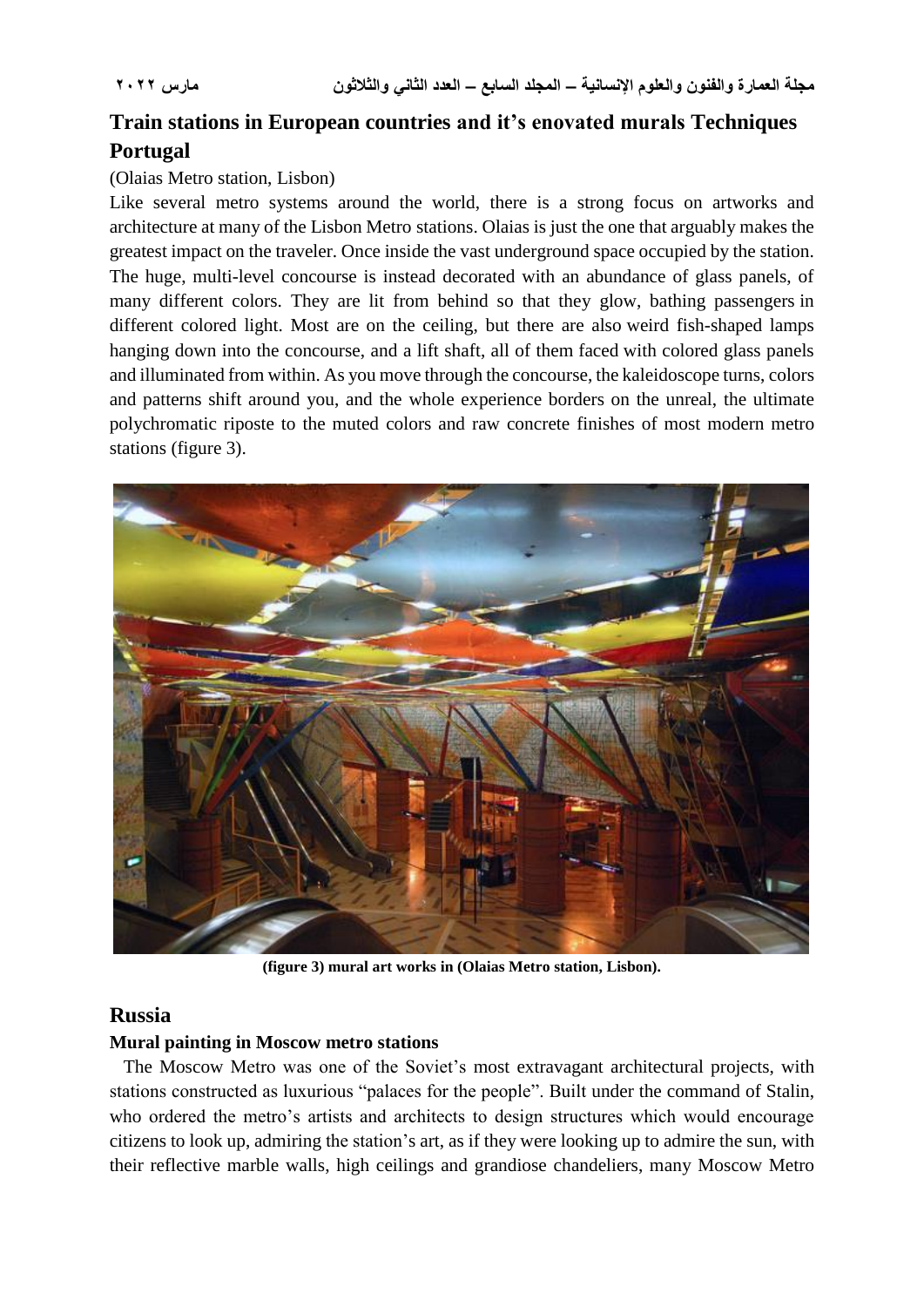stations have been likened for an "artificial underground sun". The art includes bas-reliefs, friezes, marble and bronze statues, stained glass windows and countless mosaics made with glass, marble and granite in good Byzantine fashion. We can find the images of the former revolutionary and historical characters, their victories, sports, industry, agricultural, and warfare, as well as of common soviet people such as workers, soldiers, farmers, and students (figure 4).



**(fig 4) mural painting depicting soviet leader Kutuzov, victory train station, Moscow.**

### **- Results**

-Train stations walls can be transformed by using three dimensions' magnitudes into sculpture forms, where artists can work on its surfaces with mural materials giving it the effect of caves like shapes, thrilled with reach artistic forms and values, as that can be seen in Sweden metro station, to achieve a high standards of visual entertainment that can be applied and copied into other metro train stations as a new innovation in train stations mural techniques.

-Asian countries applied experiences are more related to their historical and social cultures in most of their public metro and train stations murals subjects, opposite to those in north America and Canada which swings to use modern techniques in formulating its mural art works in their metro and train stations.

- Ground and underground train stations provide the opportunities for their goers, due to the long periods of waiting, to look attentively towards the mural art works applied on their facades, which help in directing social, historical and patriotic messages to them through its chosen subjects.